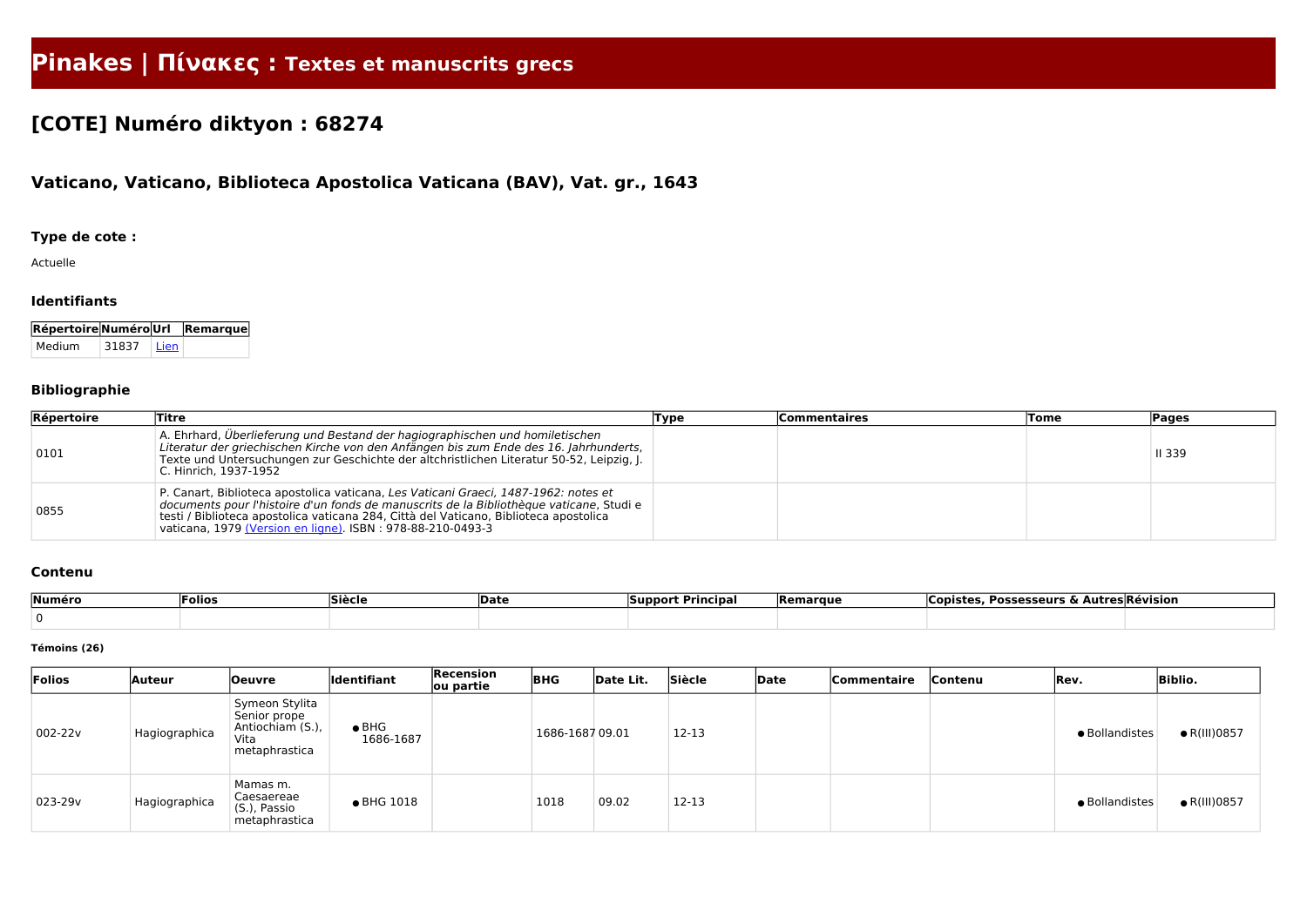| Folios  | <b>Auteur</b> | <b>Oeuvre</b>                                                                                | Identifiant                 | <b>Recension</b><br>ou partie | <b>BHG</b> | Date Lit. | Siècle  | Date | Commentaire | Contenu | Rev.           | <b>Biblio.</b>       |
|---------|---------------|----------------------------------------------------------------------------------------------|-----------------------------|-------------------------------|------------|-----------|---------|------|-------------|---------|----------------|----------------------|
| 030-35  | Hagiographica | Anthimus ep.<br>Nicomediae m.<br>(S.), Passio<br>metaphrastica                               | • BHG 0135                  |                               | 0135       |           | 12-13   |      |             |         | · Bollandistes |                      |
| 035-40  | Hagiographica | Babylas ep.<br>Antiochenus m.<br>(S.), Passio<br>metaphrastica                               | ● BHG 0206                  |                               | 0206       |           | 12-13   |      |             |         | · Bollandistes | $\bullet$ R(III)0857 |
| 040-44  | Hagiographica | Michael<br>archangelus<br>(S.), Miraculum<br>metaphrasticum<br>in Chonis                     | ● BHG 1284                  |                               | 1284       | 09.06     | 11-12   |      |             |         | · Bollandistes | $\bullet$ R(III)0857 |
| 044-48v | Hagiographica | Romulus,<br>Eudoxius, Zeno<br>et Macarius<br>mm. Melitinae<br>(SS.), Passio<br>metaphrastica | • BHG 1604                  |                               | 1604       |           | 12-13   |      |             |         | · Bollandistes | $\bullet$ R(III)0857 |
| 049-51  | Hagiographica | Sozon m.<br>Pompeiopoli<br>$(S.)$ , Passio<br>metaphrastica                                  | • BHG 1644                  |                               | 1644       |           | $12-13$ |      |             |         | · Bollandistes |                      |
| 051-55v | Hagiographica | Seuerianus m.<br>Sebastiae in<br>Armenia (S.),<br>Passio<br>metaphrastica                    | • BHG 1627                  |                               | 1627       |           | 12-13   |      |             |         | · Bollandistes | $\bullet$ R(III)0857 |
| 055v-60 | Hagiographica | Menodora,<br>Metrodora et<br>Nymphodora<br>vv. mm. (SS.),<br>Passio<br>metaphrastica         | • BHG 1273                  |                               | 1273       | 09.10     | $12-13$ |      |             |         | · Bollandistes | $\bullet$ R(III)0857 |
| 060-69v | Hagiographica | Theodora<br>Alexandrina<br>(dicta<br>Theodorus) (S.),<br>Vita<br>metaphrastica               | ● BHG 1730                  |                               | 1730       | 09.11     | $12-13$ |      |             |         | · Bollandistes | $\bullet$ R(III)0857 |
| 069v-72 | Hagiographica | Autonomus<br>$(ep.)$ m. in<br>Bithynia (S.),<br>Passio<br>metaphrastica                      | • BHG 0198                  |                               | 0198       | 09.12     | $12-13$ |      |             |         | · Bollandistes | $\bullet$ R(III)0857 |
| 072-78v | Hagiographica | Cornelius<br>centurio m. (S.),<br>Actus et<br>comsummatio<br>metaphrastici                   | • BHG 0371                  |                               | 0371       |           | $12-13$ |      |             |         | · Bollandistes | $\bullet$ R(III)0857 |
| 078v-81 | Hagiographica | Nicetas Gothus<br>m. (S.), Passio<br>metaphrastica                                           | $\bullet$ BHG<br>1340-1340b |                               | 1340       | 09.15     | 12      |      |             |         | · Bollandistes | $\bullet$ R(III)0857 |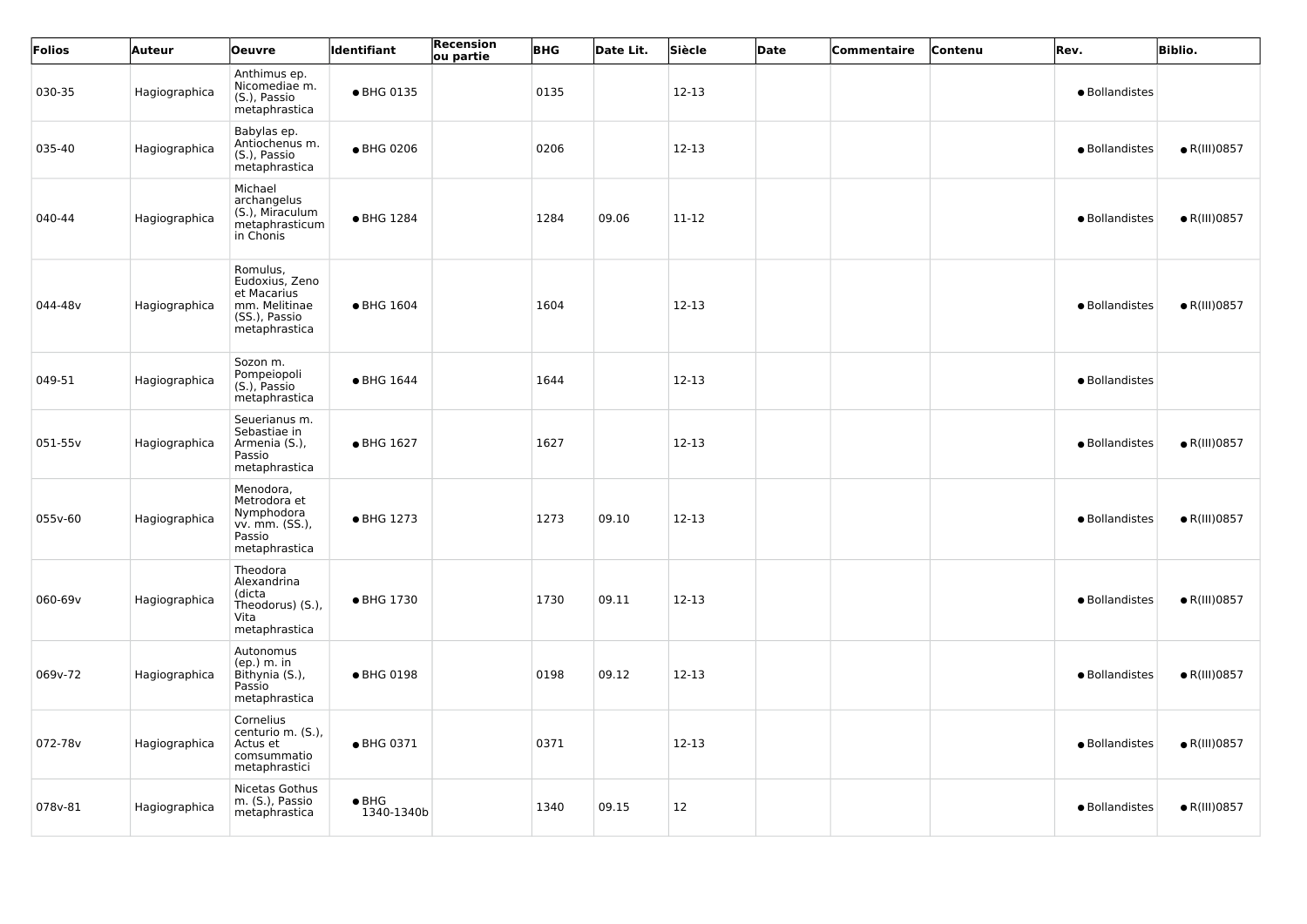| Folios    | Auteur                          | <b>Oeuvre</b>                                                                                                 | Identifiant                                             | Recension<br>ou partie    | <b>BHG</b> | Date Lit. | Siècle        | Date | Commentaire | Contenu | Rev.           | <b>Biblio.</b>       |
|-----------|---------------------------------|---------------------------------------------------------------------------------------------------------------|---------------------------------------------------------|---------------------------|------------|-----------|---------------|------|-------------|---------|----------------|----------------------|
| 081-88v   | Hagiographica                   | Euphemia m.<br>Chalcedone<br>(S.), Passio<br>metaphrastica                                                    | ● BHG 0620                                              |                           | 0620       | 09.16     | $12-13$       |      |             |         | • Bollandistes | $\bullet$ R(III)0857 |
| 088v-95v  | Hagiographica                   | Sophia, Pistis,<br>Elpis et Agape<br>mm. Romae<br>(SS.), Passio<br>metaphrastica                              | • BHG 1638                                              |                           | 1638       |           | <b>12</b>     |      |             |         | · Bollandistes | $\bullet$ R(III)0857 |
| 095v-101v | Hagiographica                   | Trophimus et<br>Dorymedon<br>mm. Synnadis<br>et Sabbatius<br>mm. Antiochiae<br>(SS.), Passio<br>metaphrastica | ● BHG 1854                                              |                           | 1854       | 09.19     | 12-13         |      |             |         | · Bollandistes | $\bullet$ R(III)0857 |
| 101v-118  | Hagiographica                   | Eustathius<br>(Placidas) et<br>soc. mm.<br>Romae (SS.),<br>Passio<br>metaphrastica                            | • BHG 0642                                              |                           | 0642       | 09.20     | 12-13         |      |             |         | · Bollandistes | $\bullet$ R(III)0857 |
| 118v-121v | Asterius<br>Amasenus            | In S. Phocam m.<br>(hom. 9)                                                                                   | $\bullet$ CPG<br>3260.09<br>$\bullet$ BHG<br>1538-1540b | recensio<br>metaphrastica | 1539-1540  |           | $\vert$ 11    |      |             |         | · Bollandistes |                      |
| 121v-131v | Hagiographica                   | Thecla v. m.<br>Seleuciae (S.),<br>Acta<br>metaphrastica                                                      | • BHG 1719                                              |                           | 1719       | 09.24     | $12-13$       |      |             |         | • Bollandistes | $\bullet$ R(III)0857 |
| 131v-161v | <b>Basilius</b><br>Seleuciensis | De vita et<br>miraculis S.<br>Theclae                                                                         | ● CPG 6675<br>$\bullet$ BHG<br>1717-1718                |                           | 1717       |           | $\vert$ 11    |      |             |         | · Bollandistes |                      |
| 162-168v  | Hagiographica                   | Euphrosyna v.<br>Alexandrina<br>(S.), Vita<br>metaphrastica                                                   | ● BHG 0626                                              |                           | 0626       | 09.25     | <b>12</b>     |      |             |         | · Bollandistes | $\bullet$ R(III)0857 |
| 169-178   | Hagiographica                   | Iohannes<br>Euangelista (S.),<br>Commentarius<br>metaphrasticus                                               | $\bullet$ BHG<br>0919-0919b<br>$\bullet$ CANT 221       |                           | 0919       | 09.26     | <sup>12</sup> |      |             |         | · Bollandistes | $\bullet$ R(III)0857 |
| 178-185   | Hagiographica                   | Callistratus et<br>soc. mm.<br>Romae (S.),<br>Passio<br>metaphrastica                                         | • BHG 0291                                              |                           | 0291       |           | $12 - 13$     |      |             |         | · Bollandistes | $\bullet$ R(III)0857 |
| 185-193   | Hagiographica                   | Chariton ab.<br>Palaestina (S.),<br>Vita<br>metaphrastica                                                     | $\bullet$ BHG<br>0301-0301c                             |                           | 0301       |           | $12 - 13$     |      |             |         | · Bollandistes | $\bullet$ R(III)0857 |